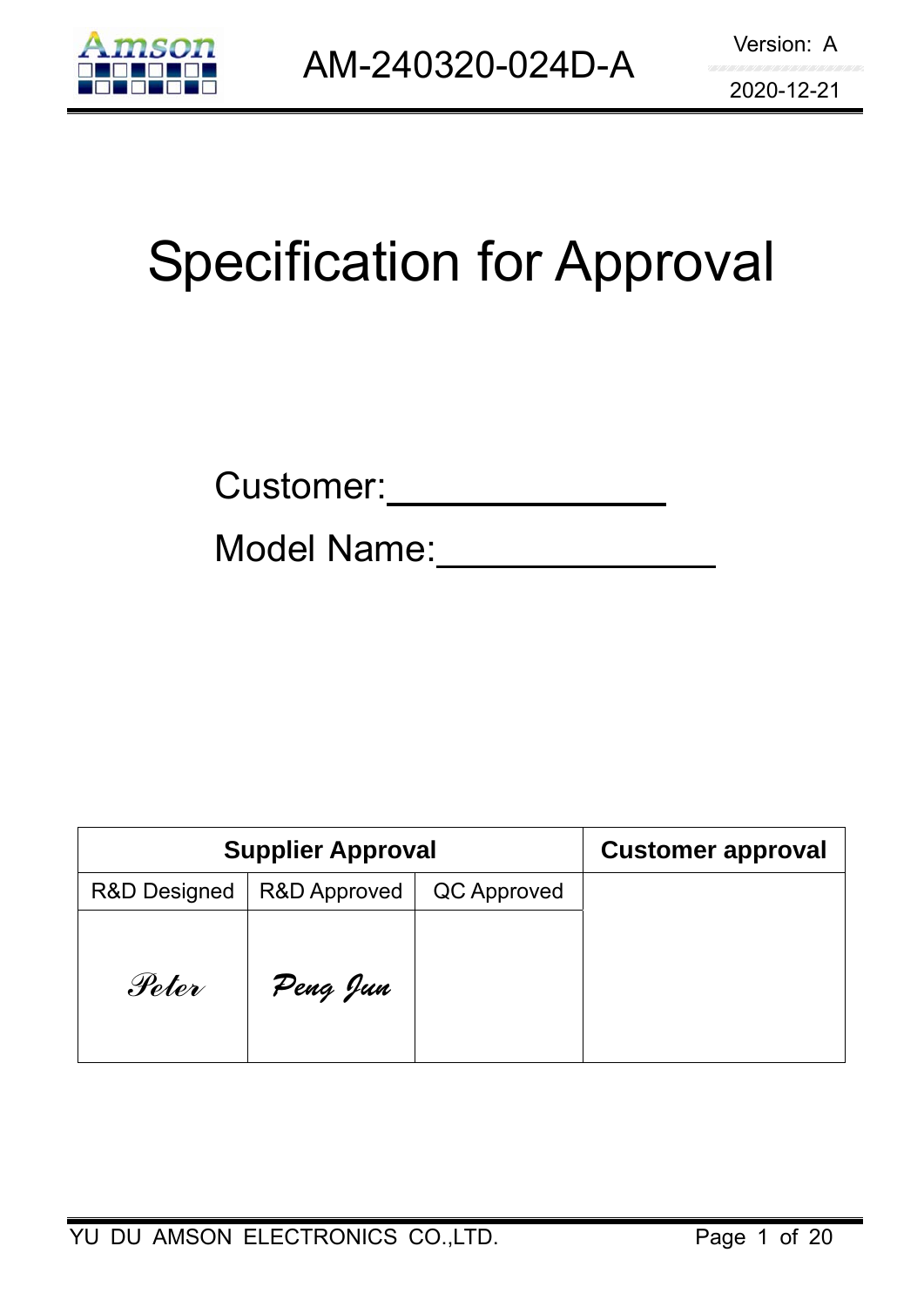

## Revision Record

| REV NO. | <b>REV DATE</b> | <b>CONTENTS</b>  | <b>Note</b> |
|---------|-----------------|------------------|-------------|
| A       | 2020-12-21      | <b>NEW ISSUE</b> |             |
|         |                 |                  |             |
|         |                 |                  |             |
|         |                 |                  |             |
|         |                 |                  |             |
|         |                 |                  |             |
|         |                 |                  |             |
|         |                 |                  |             |
|         |                 |                  |             |
|         |                 |                  |             |
|         |                 |                  |             |
|         |                 |                  |             |
|         |                 |                  |             |
|         |                 |                  |             |
|         |                 |                  |             |
|         |                 |                  |             |
|         |                 |                  |             |
|         |                 |                  |             |
|         |                 |                  |             |
|         |                 |                  |             |
|         |                 |                  |             |
|         |                 |                  |             |
|         |                 |                  |             |
|         |                 |                  |             |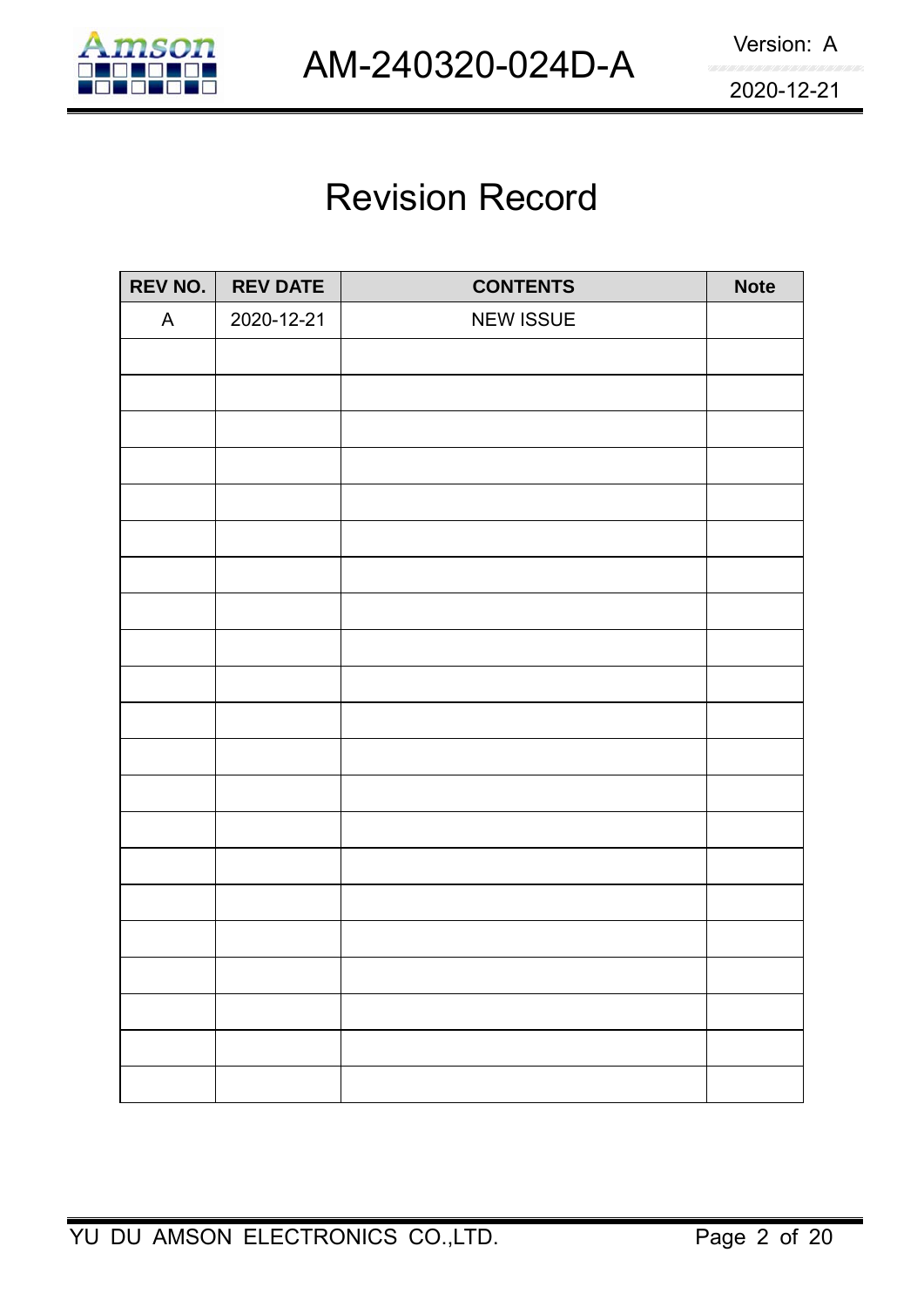

## Table of Contents

| <b>List</b>    | <b>Description</b>                             | Page No.       |
|----------------|------------------------------------------------|----------------|
|                | Cover                                          | 1              |
|                | <b>Revision Record</b>                         | 2              |
|                | <b>Table of Contents</b>                       | 3              |
| 1              | Scope                                          | $\overline{4}$ |
| $\overline{2}$ | <b>General Information</b>                     | $\overline{4}$ |
| 3              | <b>External Dimensions</b>                     | 5              |
| $\overline{4}$ | Interface Description                          | 6              |
| 5              | <b>Absolute Maximum Ratings</b>                | $\overline{7}$ |
| 6              | <b>DC Characteristics</b>                      | $\overline{7}$ |
| $\overline{7}$ | <b>Timing Characteristics</b>                  | 8              |
| 8              | <b>Backlight Characteristics</b>               | 11             |
| 9              | <b>Optical Characteristics</b>                 | 12             |
| 10             | <b>Reliability Test Conditions And Methods</b> | 14             |
| 11             | <b>Inspection Standard</b>                     | 15             |
| 12             | <b>Handling Precautions</b>                    | 19             |
| 13             | <b>Precaution for Use</b>                      | 20             |
| 14             | <b>Packing Method</b>                          | 20             |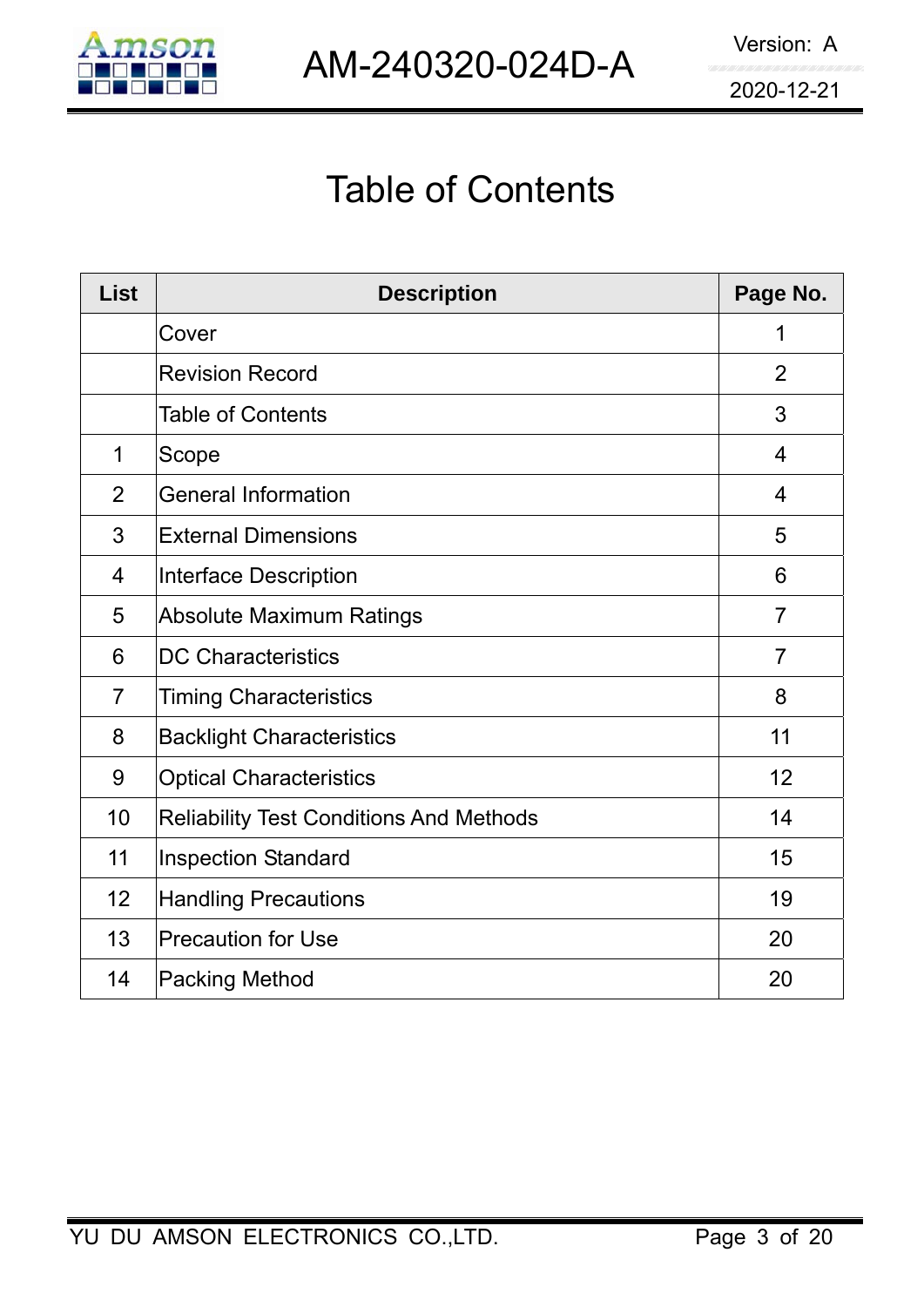

### **1. Scope**

This specification defines general provisions as well as inspection standards for TFT module supplied by AMSON electronics.

If the event of unforeseen problem or unspecified items may occur, naturally shall negotiate and agree to solution

### **2. General Information**

| <b>ITEM</b>                           | <b>STANDARD VALUES</b>             | <b>UNITS</b> |
|---------------------------------------|------------------------------------|--------------|
| LCD type                              | 2.4"TFT                            |              |
| Dot arrangement                       | 240(RGB)×320                       | dots         |
| Color filter array                    | <b>RGB</b> vertical stripe         |              |
| Display mode                          | TN / Transmission / Normally White |              |
| <b>Gray Scale Inversion Direction</b> | 12 O'clock                         |              |
| <b>Eyes Viewing Direction</b>         | 6 O'clock                          |              |
| Driver IC                             | ILI9341V                           |              |
| Module size                           | 42.72(W)×60.26(H)×2.45(T)          | mm           |
| Active area                           | 36.72(W)×48.96(H)                  | mm           |
| Dot pitch                             | $0.153(W)\times 0.153(H)$          | mm           |
| Interface                             | MCU 8/16 bit interface             |              |
| Operating temperature                 | $-20 \sim +70$                     | $^{\circ}$ C |
| Storage temperature                   | $-30 \sim +80$                     | $^{\circ}C$  |
| <b>Back Light</b>                     | 4 White LEDS                       |              |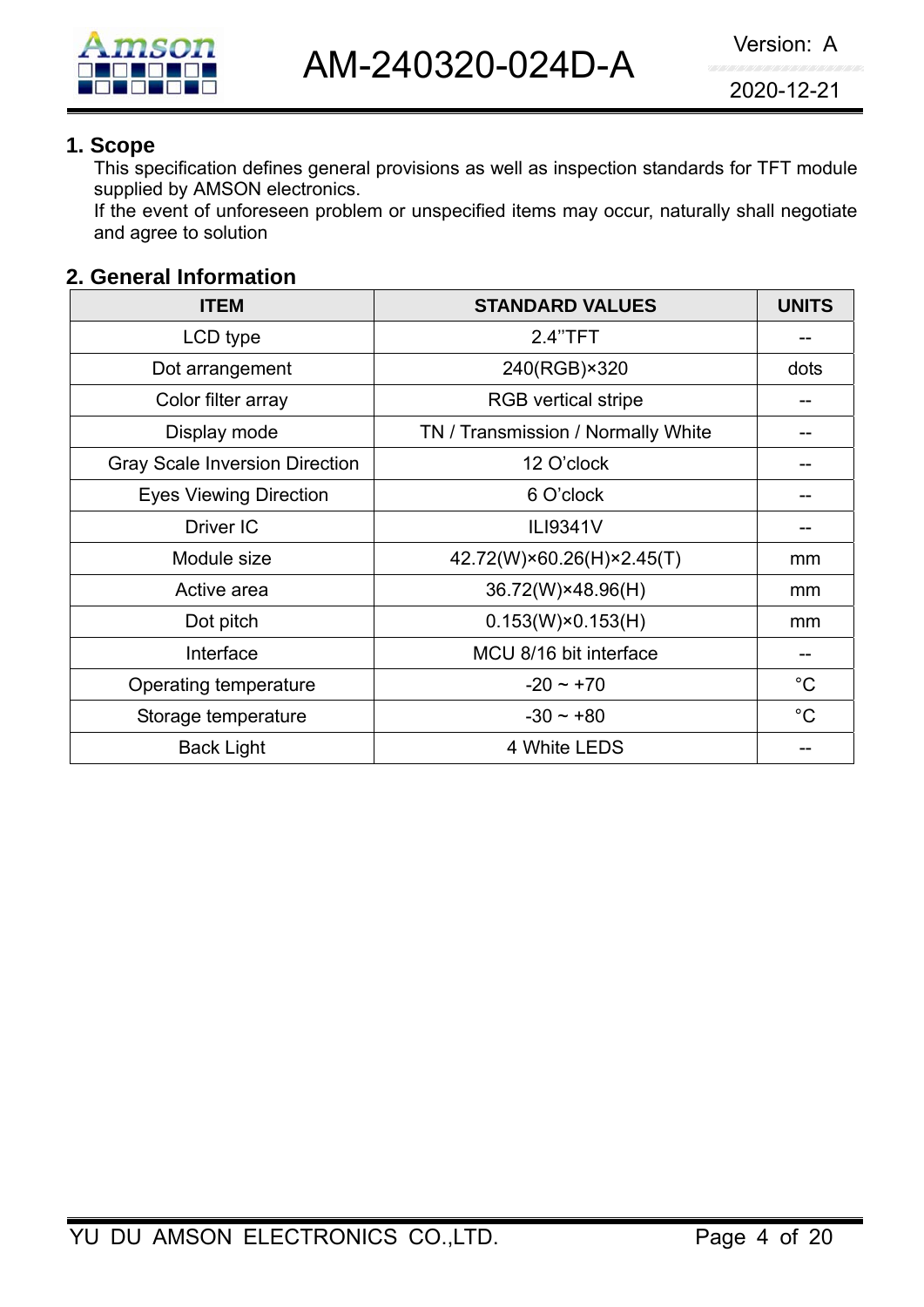

### **3. External Dimensions**



YU DU AMSON ELECTRONICS CO.,LTD. Page 5 of 20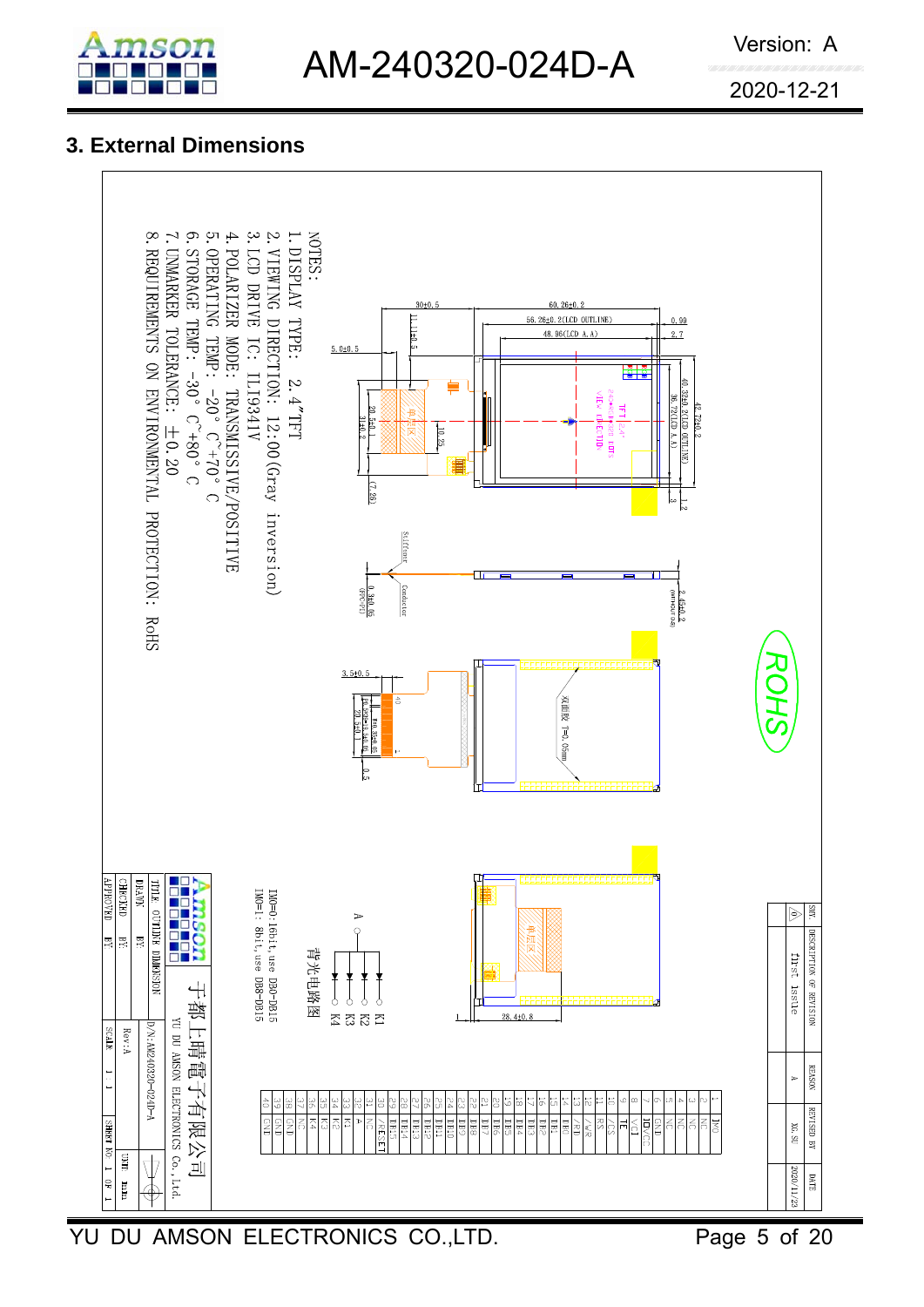

### **4. Interface Description**

| PIN NO.        | <b>PIN NAME</b> | <b>DESCRIPTION</b>                                                                              |  |  |  |  |
|----------------|-----------------|-------------------------------------------------------------------------------------------------|--|--|--|--|
| 1              | IM <sub>0</sub> | NOTE <sub>1</sub>                                                                               |  |  |  |  |
| $\overline{2}$ | <b>NC</b>       | No connection                                                                                   |  |  |  |  |
| 3              | <b>NC</b>       | No connection                                                                                   |  |  |  |  |
| 4              | <b>NC</b>       | No connection                                                                                   |  |  |  |  |
| 5              | <b>NC</b>       | No connection                                                                                   |  |  |  |  |
| 6              | <b>GND</b>      | System Ground                                                                                   |  |  |  |  |
| $\overline{7}$ | <b>IOVCC</b>    | Logic Supply Voltage                                                                            |  |  |  |  |
| 8              | <b>VCI</b>      | Analog Supply Voltage                                                                           |  |  |  |  |
| 9              | TE              | Tearing effect output.                                                                          |  |  |  |  |
| 10             | /CS             | Input pin for chip selection signal.                                                            |  |  |  |  |
| 11             | <b>RS</b>       | Register select pin. Low: Index/status, High: Control.                                          |  |  |  |  |
| 12             | /WR             | Write enable pin 180 parallel bus system interface.                                             |  |  |  |  |
| 13             | /RD             | Read enable pin 180 parallel bus system interface.                                              |  |  |  |  |
| 14-29          | DB0-DB17        | DATA BUS.                                                                                       |  |  |  |  |
| 30             | /RESET          | Reset pin. Initializes the IC, when this signal is low.<br>Must be reset after power is stable. |  |  |  |  |
| 31             | <b>NC</b>       | No connection                                                                                   |  |  |  |  |
| 32             | A               | LED backlight (Anode).                                                                          |  |  |  |  |
| 33             | K <sub>1</sub>  |                                                                                                 |  |  |  |  |
| 34             | K <sub>2</sub>  |                                                                                                 |  |  |  |  |
| 35             | K <sub>3</sub>  | LED backlight (Cathode).                                                                        |  |  |  |  |
| 36             | K4              |                                                                                                 |  |  |  |  |
| 37             | <b>NC</b>       | No connection                                                                                   |  |  |  |  |
| 38             | <b>GND</b>      | System Ground                                                                                   |  |  |  |  |
| 39             | <b>GND</b>      | System Ground                                                                                   |  |  |  |  |
| 40             | <b>GND</b>      | System Ground                                                                                   |  |  |  |  |

### **NOTE1:**

| IM <sub>0</sub> | Interface type              |  |  |  |  |  |
|-----------------|-----------------------------|--|--|--|--|--|
|                 | 8080 MCU 16-bit interface I |  |  |  |  |  |
|                 | 8080 MCU 8-bit interface I  |  |  |  |  |  |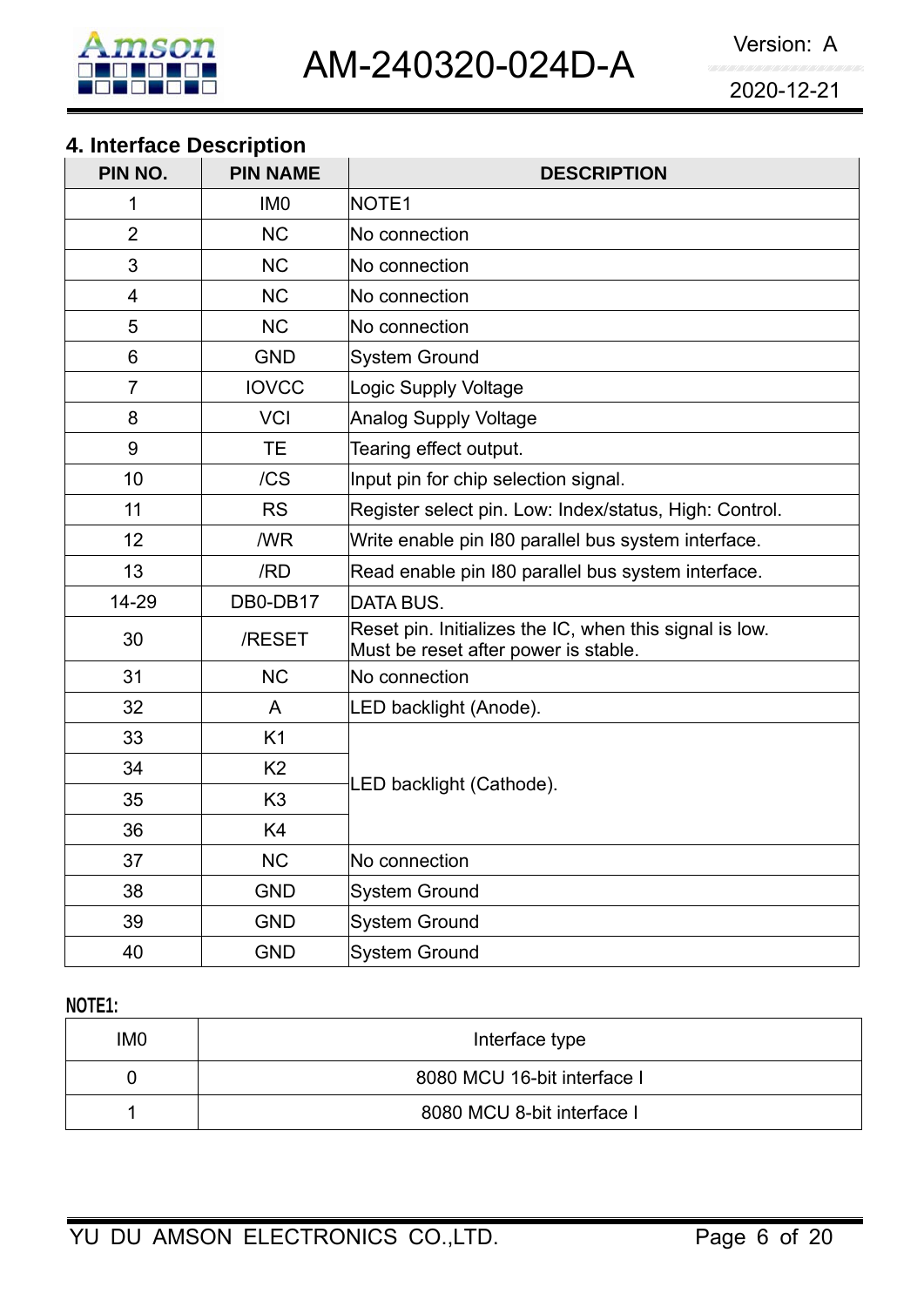

### **5. Absolute Maximum Ratings**

| <b>Item</b>                  | <b>Symbol</b> | Min.   | Max.              | <b>Unit</b> |
|------------------------------|---------------|--------|-------------------|-------------|
| Logic Supply Voltage         | <b>IOVCC</b>  | $-0.3$ | 4.6               | V           |
| <b>Analog Supply Voltage</b> | VCI           | $-0.3$ | 4.6               | V           |
| Input Voltage                | Vin           | $-0.3$ | <b>IOVCC +0.3</b> | V           |
| <b>Operating Temperature</b> | Top           | $-20$  | 70                | $^{\circ}C$ |
| Storage Temperature          | Tst           | $-30$  | 80                | $^{\circ}C$ |
| <b>Storage Humidity</b>      | HD            | 20     | 90                | %RH         |

### **6. DC Characteristics**

| <b>Item</b>                  | <b>Symbol</b>   | Min.       | Typ.           | Max.         |    | <b>Remark</b> |
|------------------------------|-----------------|------------|----------------|--------------|----|---------------|
| Logic Supply Voltage         | <b>IOVCC</b>    | 1.65       | 2.8            | 3.3          | V  |               |
| <b>Analog Supply Voltage</b> | <b>VCI</b>      | 2.5        | 2.8            | 3.3          | V  |               |
| Input High Voltage           | Vıн             | 0.7IOVCC   |                | <b>IOVCC</b> | V  |               |
| Input Low Voltage            | $V_{IL}$        | <b>GND</b> | $\blacksquare$ | 0.3 IOVCC    | V  |               |
| <b>Output High Voltage</b>   | V <sub>он</sub> | 0.8 IOVCC  |                | <b>IOVCC</b> | V  |               |
| <b>Output Low Voltage</b>    | V <sub>OL</sub> | $-0.3$     |                | 0.2 IOVCC    | V  |               |
| I/O Leak Current             | IЦ              | -1         | -              |              | uA |               |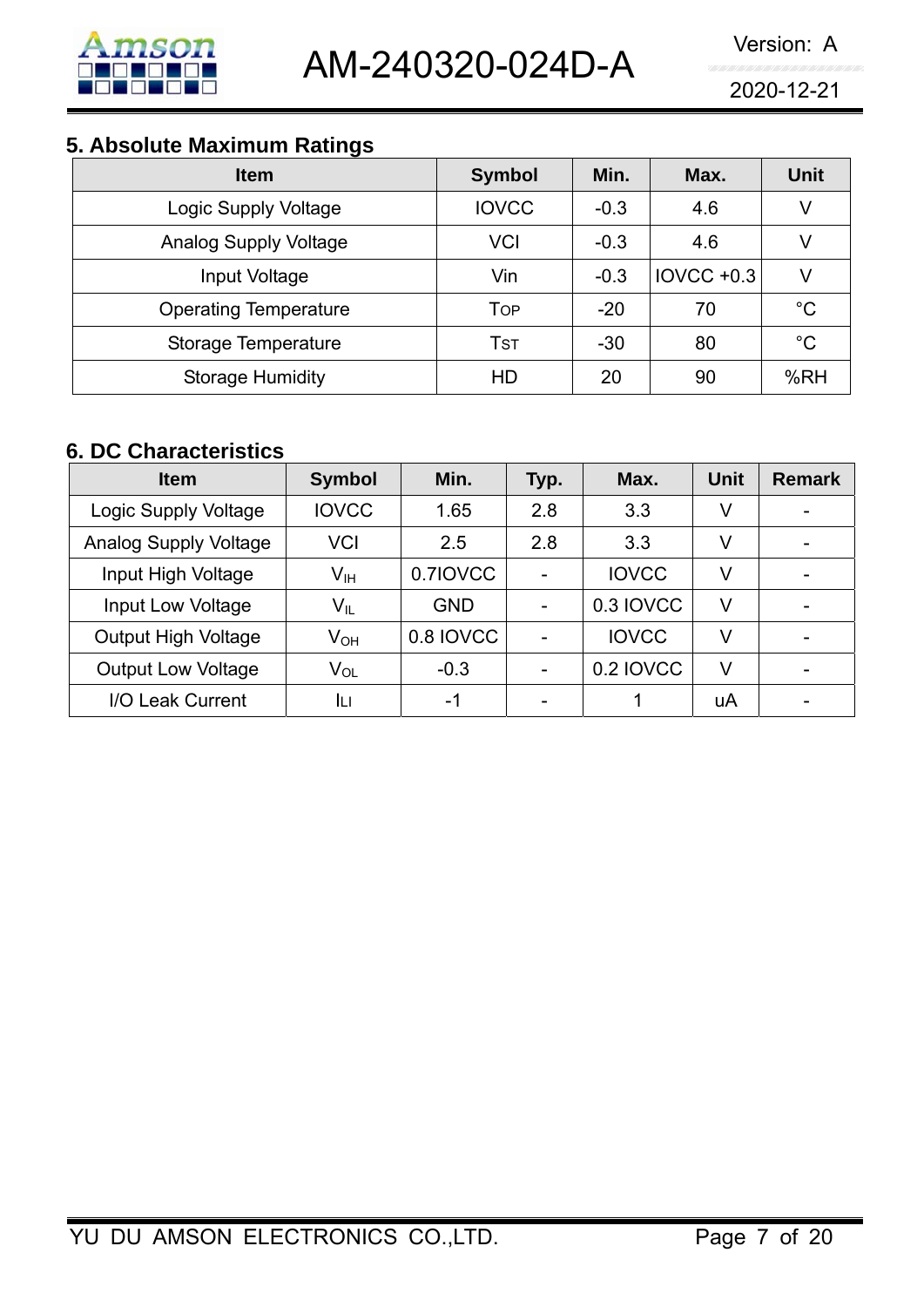

### **7. Timing Characteristics**

### **7.1 MCU 8/16birt Interface Timing Characteristics**



Note: Ta = -30 to 70 °C, VDDI=1.65V to 3.3V, VCI=2.5V to 3.3V, VSS=0V

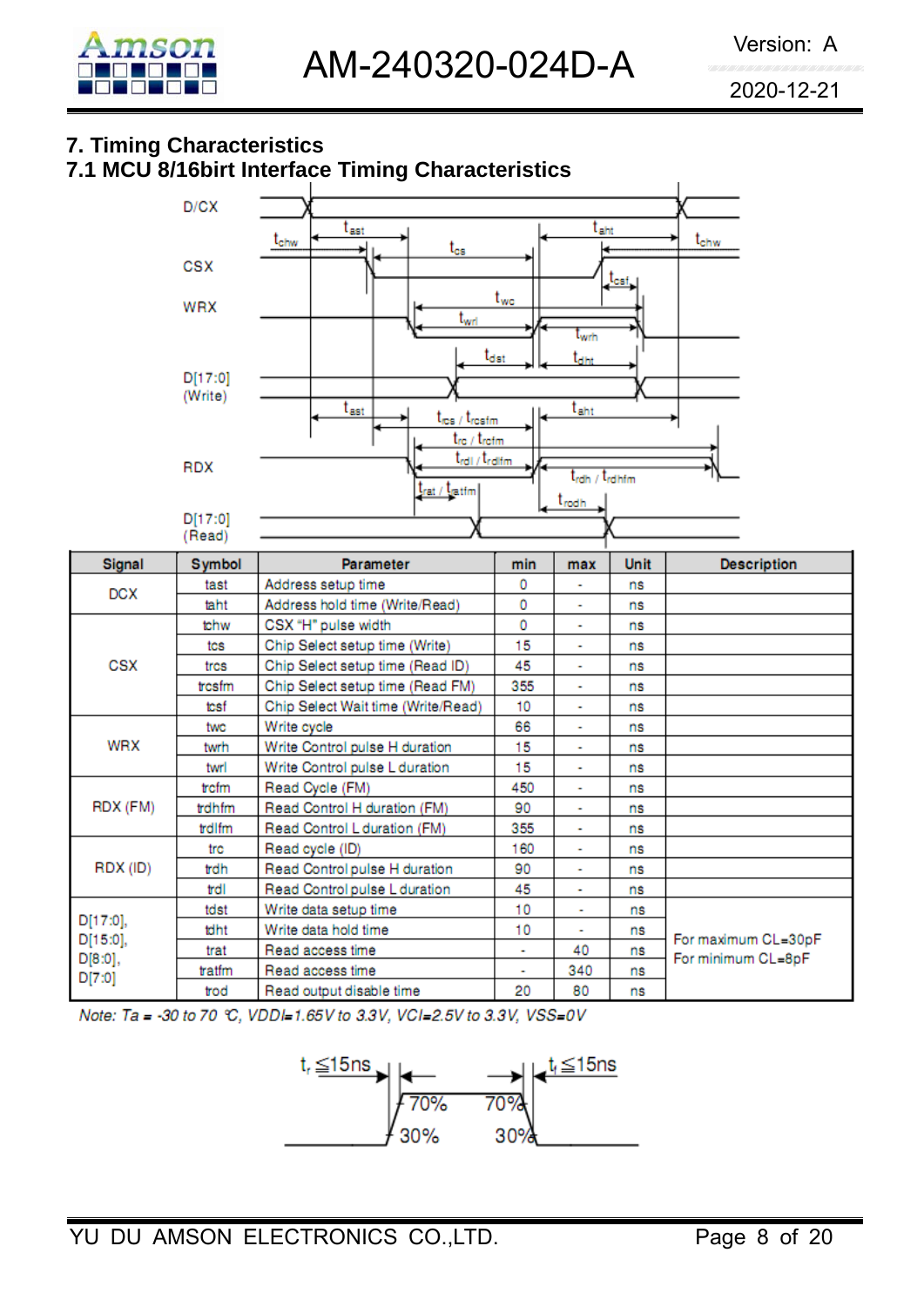

CSX timings:



Note: Logic high and low levels are specified as 30% and 70% of VDDI for Input signals.

Write to read or read to write timings:



Note: Logic high and low levels are specified as 30% and 70% of VDDI for Input signals.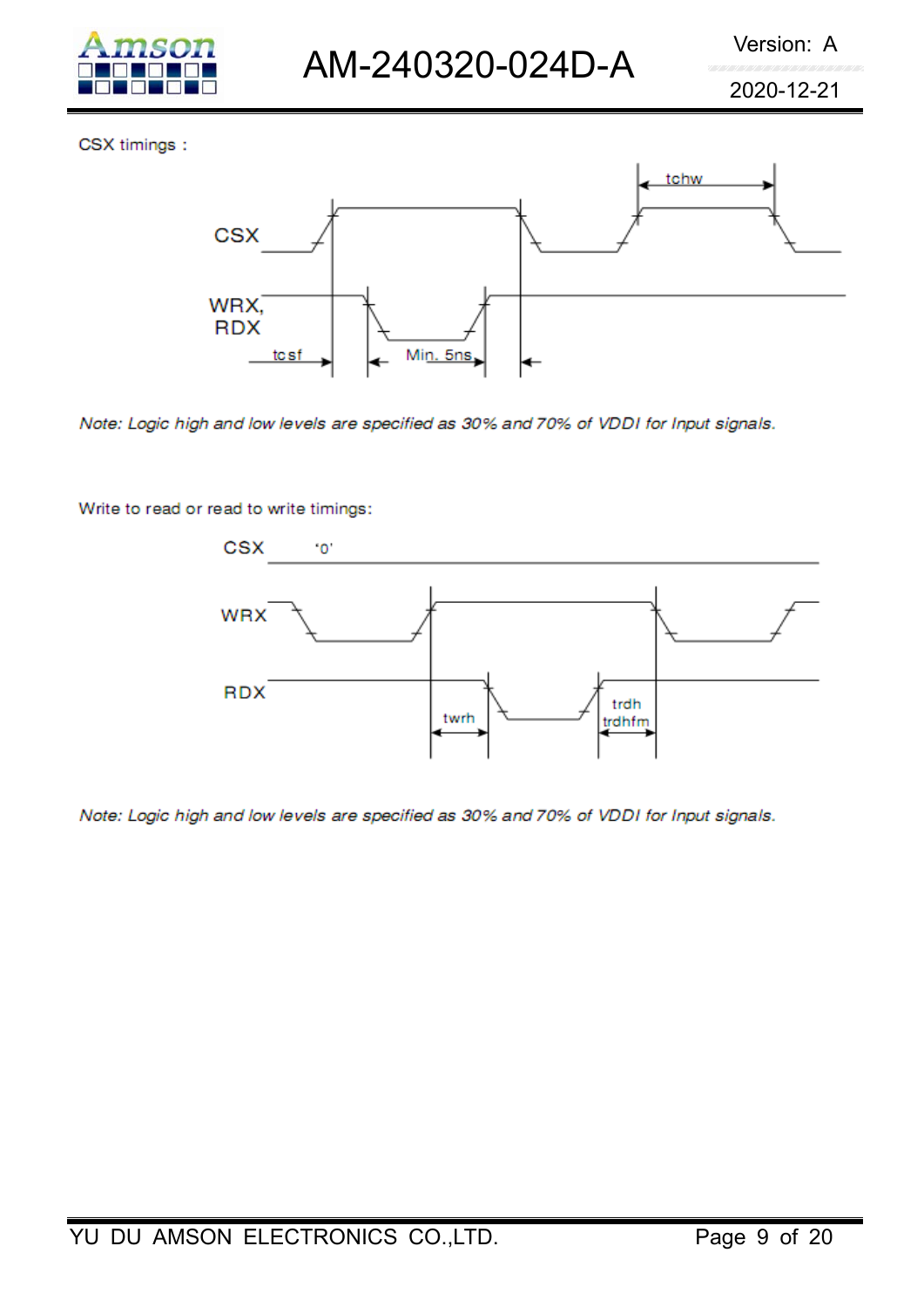

### **7.2 Reset Timing Characteristics**



| <b>Symbol</b> | <b>Parameter</b>                             | <b>Related</b>                      |      |      |      | <b>Note</b>                               | <b>Unit</b> |
|---------------|----------------------------------------------|-------------------------------------|------|------|------|-------------------------------------------|-------------|
|               |                                              | <b>Pins</b>                         | Min. | Typ. | Max. |                                           |             |
| tRESW         | Reset low pulse width <sup>(1)</sup>         | <b>NRESET</b>                       | 10   |      |      |                                           | μs          |
| tREST         | Reset complete time <sup>(2)</sup>           |                                     | 5    |      |      | When reset applied<br>during STB OUT mode | ms          |
|               |                                              |                                     | 120  |      |      | When reset applied<br>during STB mode     | ms          |
| tPRES         | Reset goes high level<br>after Power on time | <b>NRESET &amp;</b><br><b>IOVCC</b> |      |      |      | Reset goes high level<br>after Power on   | ms          |

Note: (1) Spike due to an electrostatic discharge on NRESET line does not cause irregular system reset according to the table below.

| <b>NRESET Pulse</b>    | <b>Action</b>         |
|------------------------|-----------------------|
| Shorter than 5 us      | <b>Reset Rejected</b> |
| Longer than 10 us      | Reset                 |
| Between 5 us and 10 us | <b>Reset Start</b>    |

- (2) During the resetting period, the display will be blanked (The display is entering blanking sequence, which maximum time is 120 ms, when Reset Starts in STB Out -mode. The display remains the blank state in STB -mode) and then return to Default condition for H/W reset.
- (3) During Reset Complete Time, VMF value in OTP will be latched to internal register during this period. This loading is done every time when there is H/W reset complete time (tREST) within 5ms after a rising edge of NRESET.
- (4) Spike Rejection also applies during a valid reset pulse as shown below:

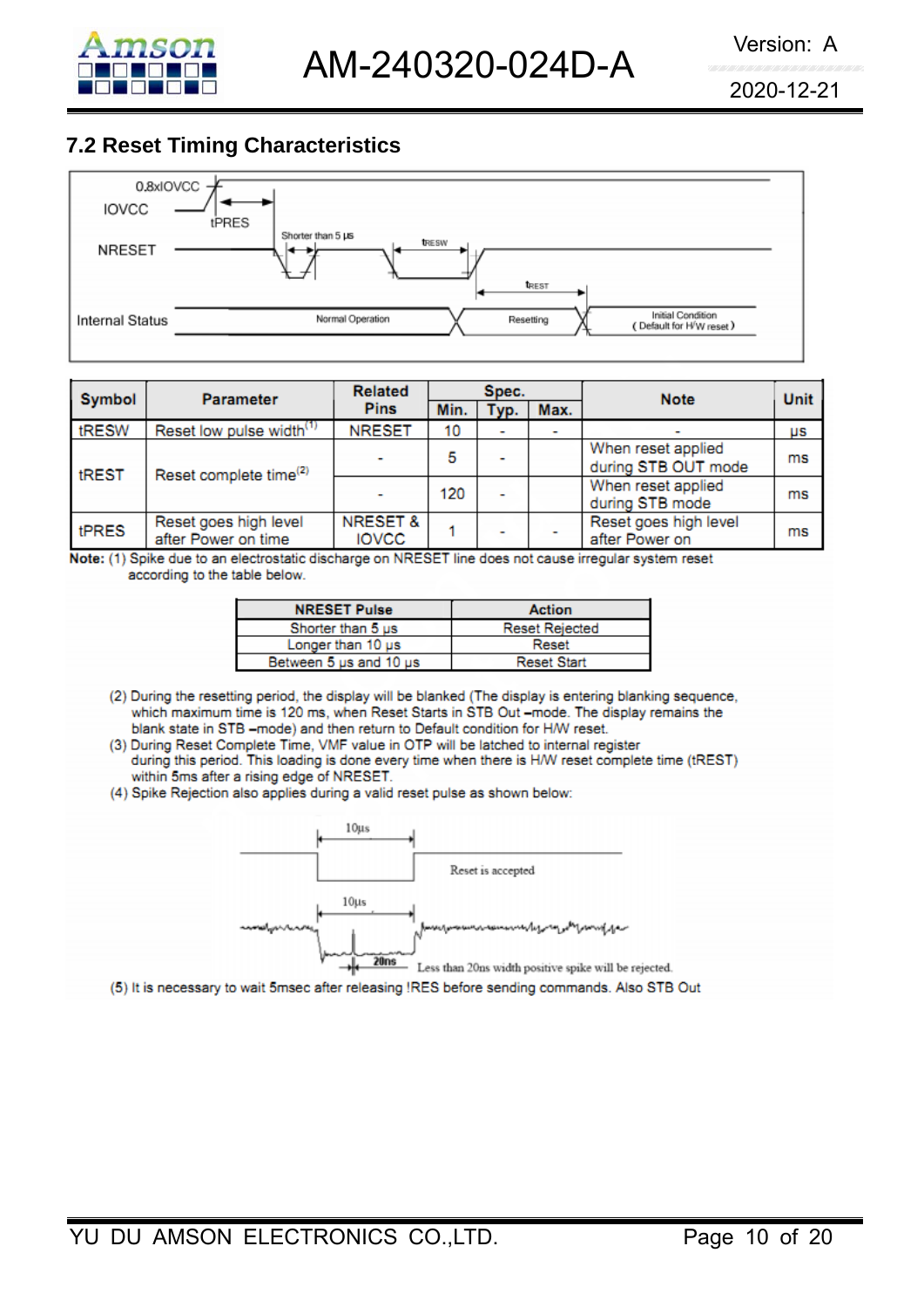### **8. Backlight Characteristic**

## LED Circuit:



| <b>Item</b>                   | <b>Symbol</b> | <b>MIN</b> | <b>TYP</b> | <b>MAX</b>      | <b>UNIT</b>       | <b>Test Condition</b>    |
|-------------------------------|---------------|------------|------------|-----------------|-------------------|--------------------------|
| Supply Voltage                | Vf            | 2.9        | 3.2        | 3.5             | V                 | $If=80mA$                |
| Supply Current                | lf            |            | 80         | $\blacksquare$  | mA                | $\overline{\phantom{0}}$ |
| Luminous Intensity<br>for LCM | -             |            | 250        | $\qquad \qquad$ | Cd/m <sup>2</sup> | $If=80mA$                |
| Uniformity for LCM            |               | 80         |            | -               | $\frac{0}{0}$     | $If=80mA$                |
| Life Time                     | -             |            | 20000      |                 | Hr                | $If=80mA$                |
| <b>Backlight Color</b>        | White         |            |            |                 |                   |                          |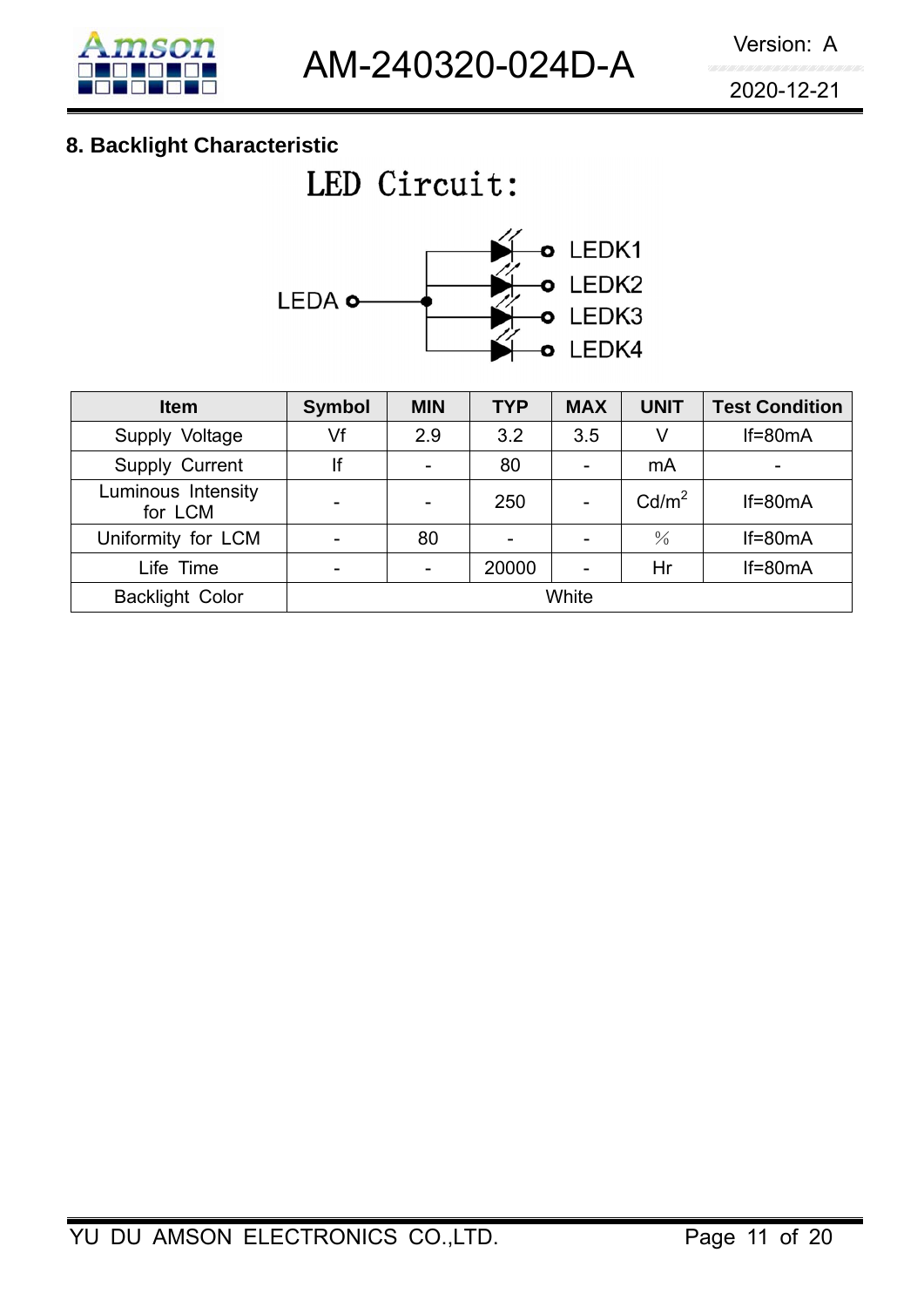

### **9. Optical Characteristics**

| Item                                         | Conditions                  |            | Min.            | Typ.       | Max.            | Unit          | <b>Note</b>   |  |
|----------------------------------------------|-----------------------------|------------|-----------------|------------|-----------------|---------------|---------------|--|
| <b>Viewing Angle</b>                         | Horizontal                  | $\theta$ L |                 | 45         |                 | degree        |               |  |
|                                              |                             | $\theta$ R |                 | 45         | -               |               | (1), (2), (6) |  |
| (CR>10)                                      | Vertical                    | $\theta$ T |                 | 45         | -               |               |               |  |
|                                              |                             | $\theta$ B |                 | 20         | ۰               |               |               |  |
| <b>Contrast Ratio</b>                        | Center                      |            |                 | 250        | -               |               | (1), (3), (6) |  |
| <b>Response Time</b>                         | Rising + Falling            |            |                 | 30         | ۰               | ms            | (1), (4), (6) |  |
|                                              | Red x                       |            |                 | TBD        |                 |               |               |  |
|                                              | Red y                       |            | Typ.<br>$-0.05$ | TBD        | Typ.<br>$+0.05$ |               | (1), (6)      |  |
|                                              | Green x                     |            |                 | TBD        |                 |               |               |  |
| <b>CF Color</b><br>Chromaticity<br>(CIE1931) | Green y<br>Blue x<br>Blue y |            |                 | TBD        |                 |               |               |  |
|                                              |                             |            |                 | <b>TBD</b> |                 |               |               |  |
|                                              |                             |            |                 | TBD        |                 |               |               |  |
|                                              | White x                     |            |                 | TBD        |                 |               |               |  |
|                                              | White y                     |            |                 | Τ          |                 |               |               |  |
| Transmittance                                |                             |            |                 | 5.4        |                 | $\frac{0}{0}$ | (1), (5), (6) |  |

Note (1) Measurement Setup: The LCD module should be stabilized at given temp. 25°C for 15 minutes to avoid abrupt temperature change during measuring. In order to stabilize the luminance, the measurement should be executed after lighting backlight for 15 minutes in a windless room.

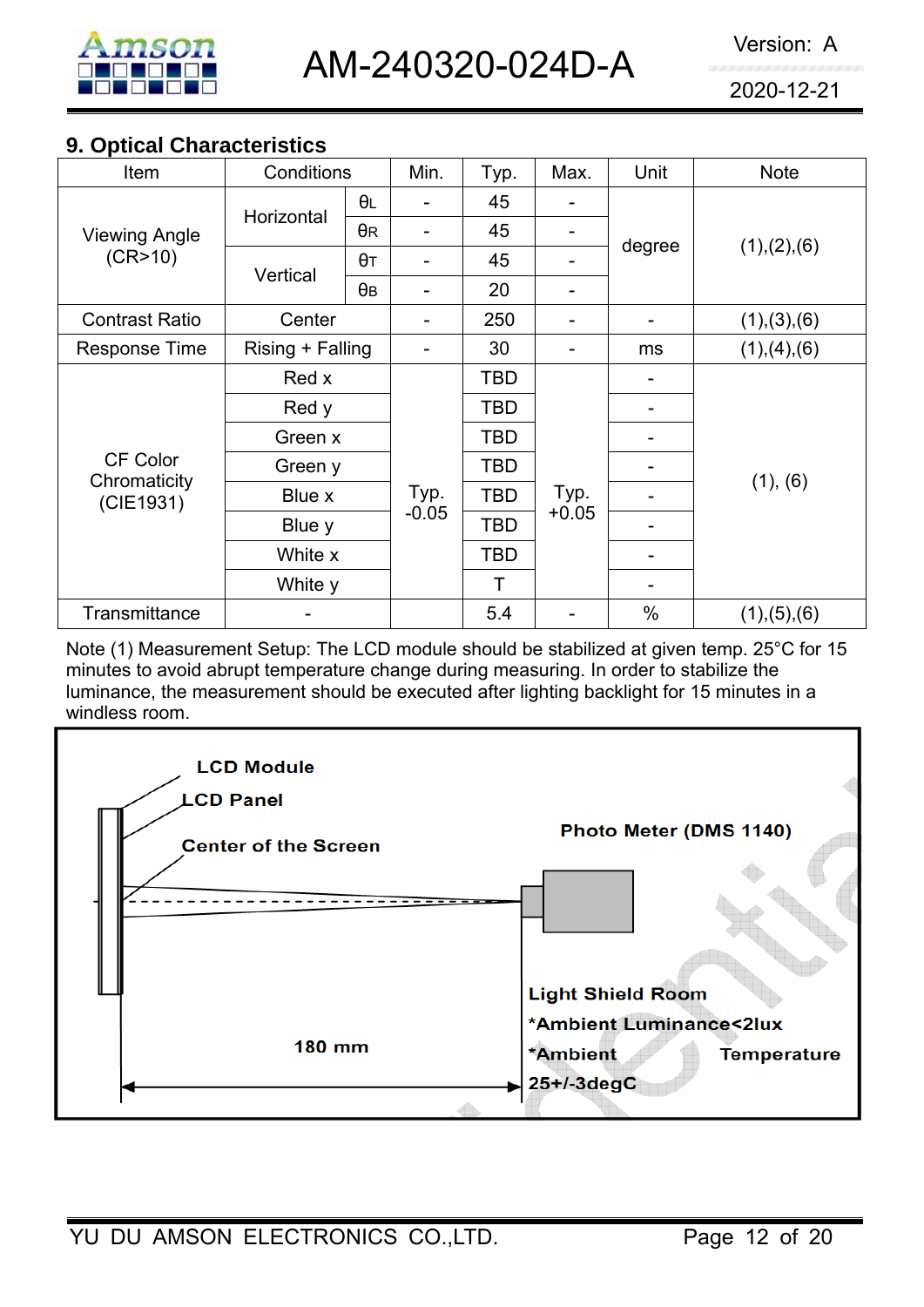

### Note (2) Definition of Viewing Angle



Note (3) Definition of Contrast Ratio (CR)

The contrast ratio can be calculated by the following expression Contrast Ratio (CR) = L63 / L0

L63: Luminance of gray level 63, L0: Luminance of gray level 0

Note (4) Definition of response time



- Note (5) Definition of Transmittance (Module is without signal input) Transmittance = Center Luminance of LCD / Center Luminance of Back Light x 100%
- Note (6) Definition of color chromaticity (CIE1931)

Color coordinates measured at the center point of LCD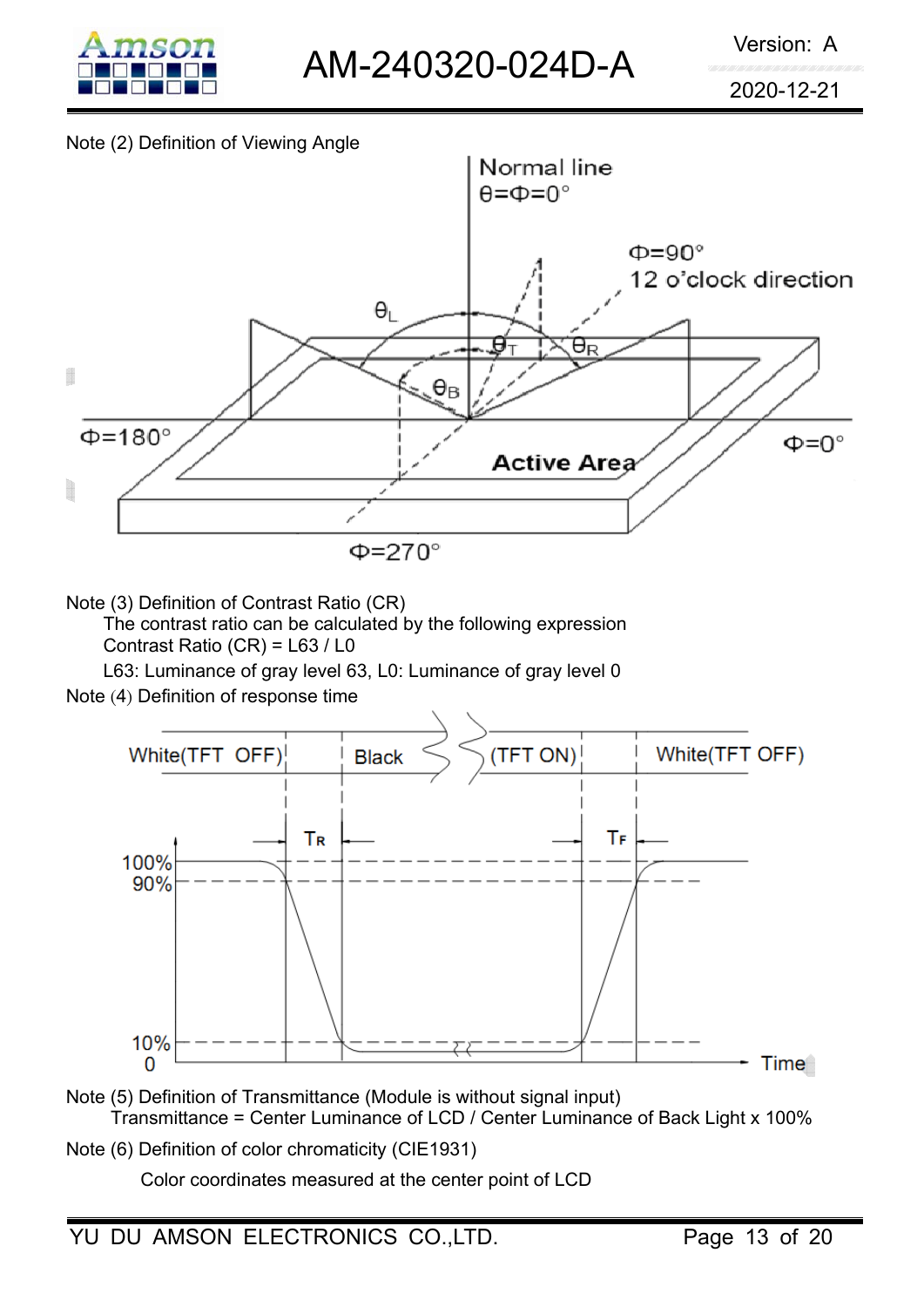

### **10. Reliability Test Conditions and Methods**

| NO. | <b>TEST ITEMS</b>                    | <b>TEST CONDITION</b>                                                                                                                                       | <b>INSPECTION AFTER</b><br><b>TEST</b>                                                                                                              |  |
|-----|--------------------------------------|-------------------------------------------------------------------------------------------------------------------------------------------------------------|-----------------------------------------------------------------------------------------------------------------------------------------------------|--|
|     | <b>High Temperature</b><br>Storage   | 80°C×96Hours                                                                                                                                                |                                                                                                                                                     |  |
|     | Low Temperature<br>Storage           | -30°C×96Hours                                                                                                                                               |                                                                                                                                                     |  |
|     | <b>High Temperature</b><br>Operating | 70°C×96Hours                                                                                                                                                |                                                                                                                                                     |  |
|     | Low Temperature<br>Operating         | -20°C×96Hours                                                                                                                                               | Inspection after 2~4hours<br>storage at room<br>temperature, the samples                                                                            |  |
|     | Temperature<br>Cycle(Storage)        | $70^{\circ}$ C<br>$-20^{\circ}$ C $\leq$<br>$\Rightarrow 25^\circ \text{C} \leftrightsquigarrow$<br>(30min)<br>(30min)<br>(5min)<br>1cycle<br>Total 10cycle | should be free from<br>defects:<br>1, Air bubble in the LCD.<br>2, Seal leak.<br>3, Non-display.                                                    |  |
|     | Damp Proof<br>Test (Storage)         | 50°C×90%RH×96Hours                                                                                                                                          | 4, Missing segments.<br>5, Glass crack.<br>6, Current IDD is twice                                                                                  |  |
|     | <b>Vibration Test</b>                | Frequency:10Hz~55Hz~10Hz<br>Amplitude: 1.5MM<br>X, Y, Z direction for total 3hours<br>(packing condition test will be<br>tested by a carton)                | higher than initial value.<br>7, The surface shall be free<br>from damage.<br>8, The electric<br>characteristic requirements<br>shall be satisfied. |  |
|     | <b>Drooping Test</b>                 | Drop to the ground from 1M height<br>one time<br>every side of carton.<br>(packing condition test will be<br>tested by a carton)                            |                                                                                                                                                     |  |
|     | <b>ESD Test</b>                      | Voltage:±8KV,R:330Ω,C:150PF,Air<br>Mode, 10times                                                                                                            |                                                                                                                                                     |  |

REMARK:

1, The Test samples should be applied to only one test item.

2, Sample side for each test item is 5~10pcs.

3,For Damp Proof Test, Pure water(Resistance>10MΩ)should be used.

4,In case of malfunction defect caused by ESD damage, if it would be recovered to normal state after resetting, it would be judge as a good part.

5, EL evaluation should be accepted from reliability test with humidity and temperature: Some defects such as black spot/blemish can happen by natural chemical reaction with humidity and Fluorescence EL has.

6, Failure Judgment Criterion: Basic Specification Electrical Characteristic, Mechanical Characteristic, Optical Characteristic.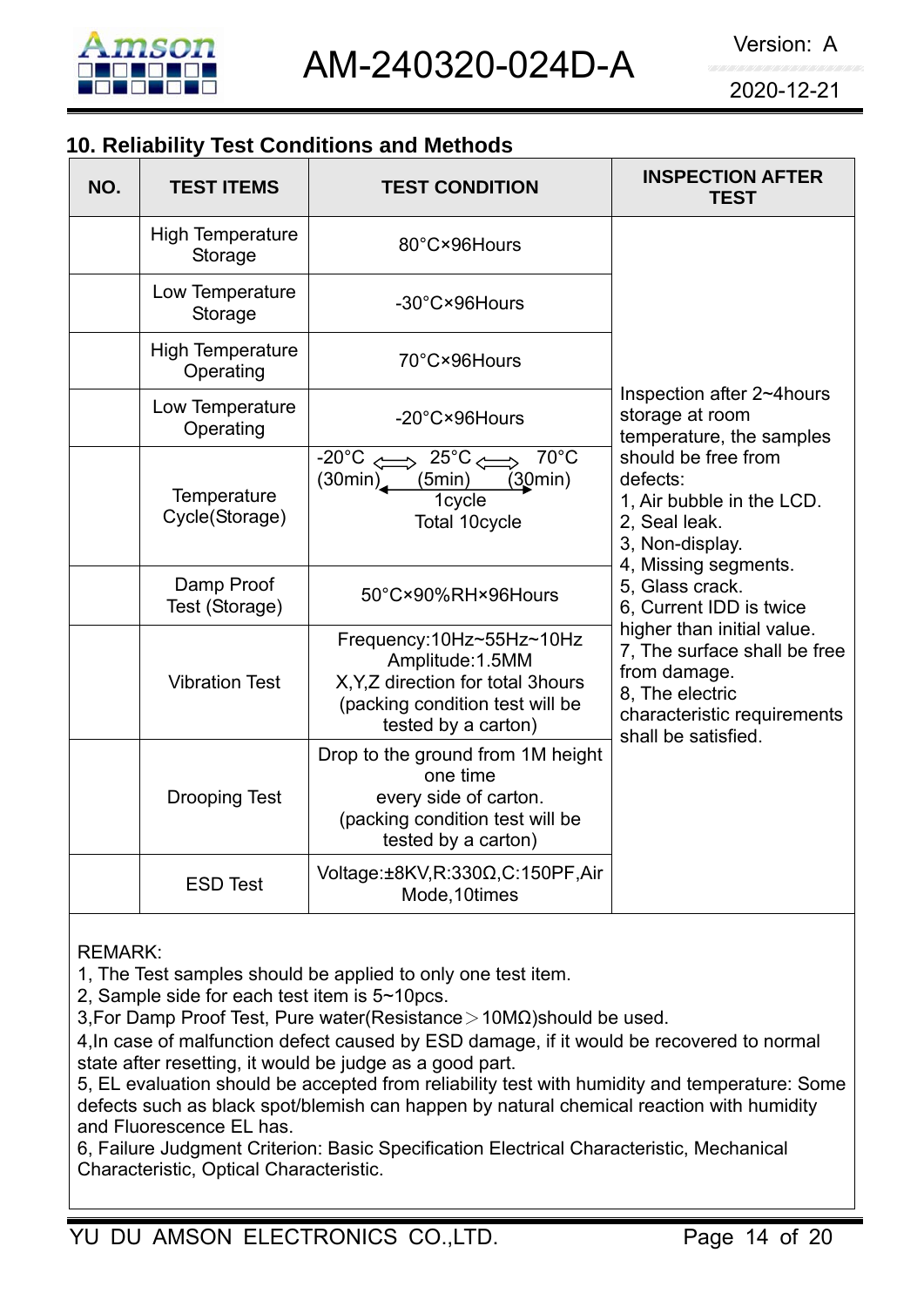AM-240320-024D-A Version: A



2020-12-21

## **11. Inspection Standard**

THE QUALITY OF GOODS SUPPLIED TO PURCHASER SHALL COME UP TO THE FOLLOWING STANDARD. 11.1.1. THE METHOD OF PRESERVING GOODS

AFTER DELIVERY OF GOODS FROM AMSON TO PURCHASER. PURCHASER SHALL CONTROL THE LCM AT -10 °C TO 40 °C .AND IT MIGHT BE DESIRABLE TO KEEP AT THE NORMAL ROOM TEMPERATURE AND HUMIDITY UNTIL INCOMING INSPECTION OR THROWING INTO PROCESS LINE.

### 11.1.2. INCOMING INSPECTION

(A) THE METHOD OF INSPECTION

IF PURCHASER MAKE AN INCOMING INSPECTION , A SAMPLING PLAN SHALL BE APPLIED ON THE CONDITION THAT QUALITY OF ONE DELIVERY SHALL BE REGARDED AS ONE LOT.

(B) THE STANDARD OF QUALITY

ISO-2859-1 (SAME AS MIL-STD-105E), LEVEL II SINGLE PLAN.

| CI ASS   | AQL(%  |
|----------|--------|
| CRITICAL | 04 %   |
| MAJOR    | 0.65 % |
| MINOR    | 1.5 %  |
| TOTAI    | 15 %   |

EVERY ITEM SHALL BE INSPECTED ACCORDING TO THE CLASS.

(C) MEASURE

IF AS THE RESULT OF ABOVE RECEIVING INSPECTION, A LOT OUT IS DISCOVERED. PURCHASER SHALL BE INFORM SELLER OF IT WITHIN SEVEN DAYS. BUT FIRST SHIPMENT WITHIN FOURTEEN DAYS.

### 11.1.3. WARRANTY POLICY

AMSON WILL PROVIDE ONE-YEAR WARRANTY FOR THE PRODUCTS ONLY IF UNDER SPECIFICATION OPERATING CONDITIONS. AMSON WILL REPLACE NEW PRODUCTS FOR THESE DEFECT PRODUCTS WHICH UNDER WARRANTY PERIOD AND BELONG TO THE RESPONSIBILITY OF AMSON.

- 11.2. CHECKING CONDITION
- 11.2.1. CHECKING DIRECTION SHALL BE IN THE 45 DEGREE AREA TO FACE THE SAMPLE.
- 11.2.2. CHECKER SHALL SEE OVER 300±25 mm. WITH BARE EYES FAR FROM SAMPLE AND USING 2 PCS. OF 20W FLUORESCENT LAMP.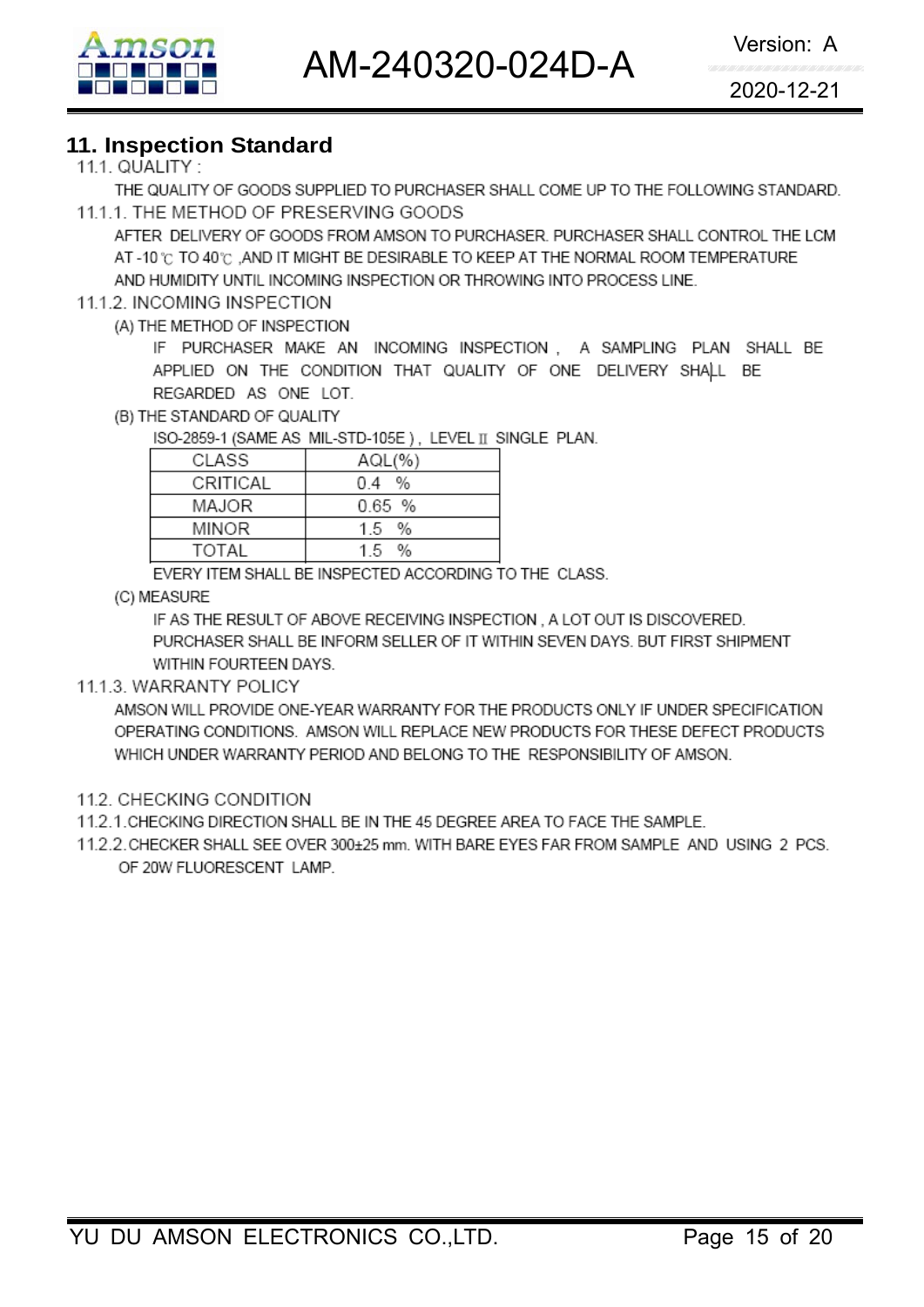

### 11.3. INSPECTION PLAN:

| CLASS             | ITEM                               | <b>JUDGEMENT</b>                                                         | CLASS    |
|-------------------|------------------------------------|--------------------------------------------------------------------------|----------|
| IPACKING &        | 1. OUTSIDE AND INSIDE PACKAGE      | "MODEL NO.", "LOT NO." AND "QUANTITY"<br>SHOULD INDICATE ON THE PACKAGE. | Minor    |
| INDICATE          | 2. MODEL MIXED AND QUANTITY        | OTHER MODEL MIXEDREJECTED                                                | Critical |
|                   |                                    | QUANTITY SHORT OR OVERREJECTED                                           |          |
|                   | 3. PRODUCT INDICATION              | "MODEL NO." SHOULD INDICATE ON                                           | Major    |
|                   |                                    | THE PRODUCT                                                              |          |
|                   | 4. DIMENSION,                      | ACCORDING TO SPECIFICATION OR                                            |          |
| ASSEMBLY          | LCD GLASS SCRATCH                  | DRAWING.                                                                 | Major    |
|                   | AND SCRIBE DEFECT.                 |                                                                          |          |
|                   | 5. VIEWING AREA                    | POLARIZER EDGE OR LCD'S SEALING LINE                                     | Minor    |
|                   |                                    | IS VISABLE IN THE VIEWING AREA                                           |          |
|                   |                                    | REJECTED                                                                 |          |
|                   | 6. BLEMISH - BLACK SPOT -          | ACCORDING TO STANDARD OF VISUAL                                          | Minor    |
|                   | WHITE SPOT IN THE LCD              | INSPECTION(INSIDE VIEWING AREA)                                          |          |
|                   | AND LCD GLASS CRACKS               |                                                                          |          |
|                   | l7. BLEMISH ⋅ BLACK SPOT           | ACCORDING TO STANDARD OF VISUAL                                          | Minor    |
| APPEARANCE        | WHITE SPOT AND SCRATCH             | INSPECTION(INSIDE VIEWING AREA)                                          |          |
|                   | ON THE POLARIZER                   |                                                                          |          |
|                   | 8. BUBBLE IN POLARIZER             | ACCORDING TO STANDARD OF VISUAL                                          | Minor    |
|                   |                                    | INSPECTION(INSIDE VIEWING AREA)                                          |          |
|                   | 9. LCD'S RAINBOW COLOR             | STRONG DEVIATION COLOR ( OR NEWTON)                                      |          |
|                   |                                    | RING) OF LCDREJECTED.                                                    | Minor    |
|                   |                                    | OR ACCORDING TO LIMITED SAMPLE                                           |          |
|                   |                                    | ( IF NEEDED, AND INSIDE VIEWING AREA )                                   |          |
|                   | 10. ELECTRICAL AND OPTICAL         | ACCORDING TO SPECIFICATION OR                                            | Critical |
|                   | CHARACTERISTICS                    | DRAWING. (INSIDE VIEWING AREA)                                           |          |
|                   | (CONTRAST-VOP-                     |                                                                          |          |
|                   | CHROMATICITY  ETC )                |                                                                          |          |
| <b>ELECTRICAL</b> | 11.MISSING LINE                    | MISSING DOT LINE . CHARACTER                                             | Critical |
|                   |                                    | REJECTED                                                                 |          |
|                   | 12.SHORT CIRCUIT <sub>`</sub>      | NO DISPLAY - WRONG PATTERN                                               | Critical |
|                   | WRONG PATTERN DISPLAY              | DISPLAY · CURRENT CONSUMPTION                                            |          |
|                   |                                    | OUT OF SPECIFICATION REJECTED                                            |          |
|                   | 13. DOT DEFECT (FOR COLOR AND TFT) | ACCORDING TO STANDARD OF VISUAL                                          | Minor    |
|                   |                                    | INSPECTION                                                               |          |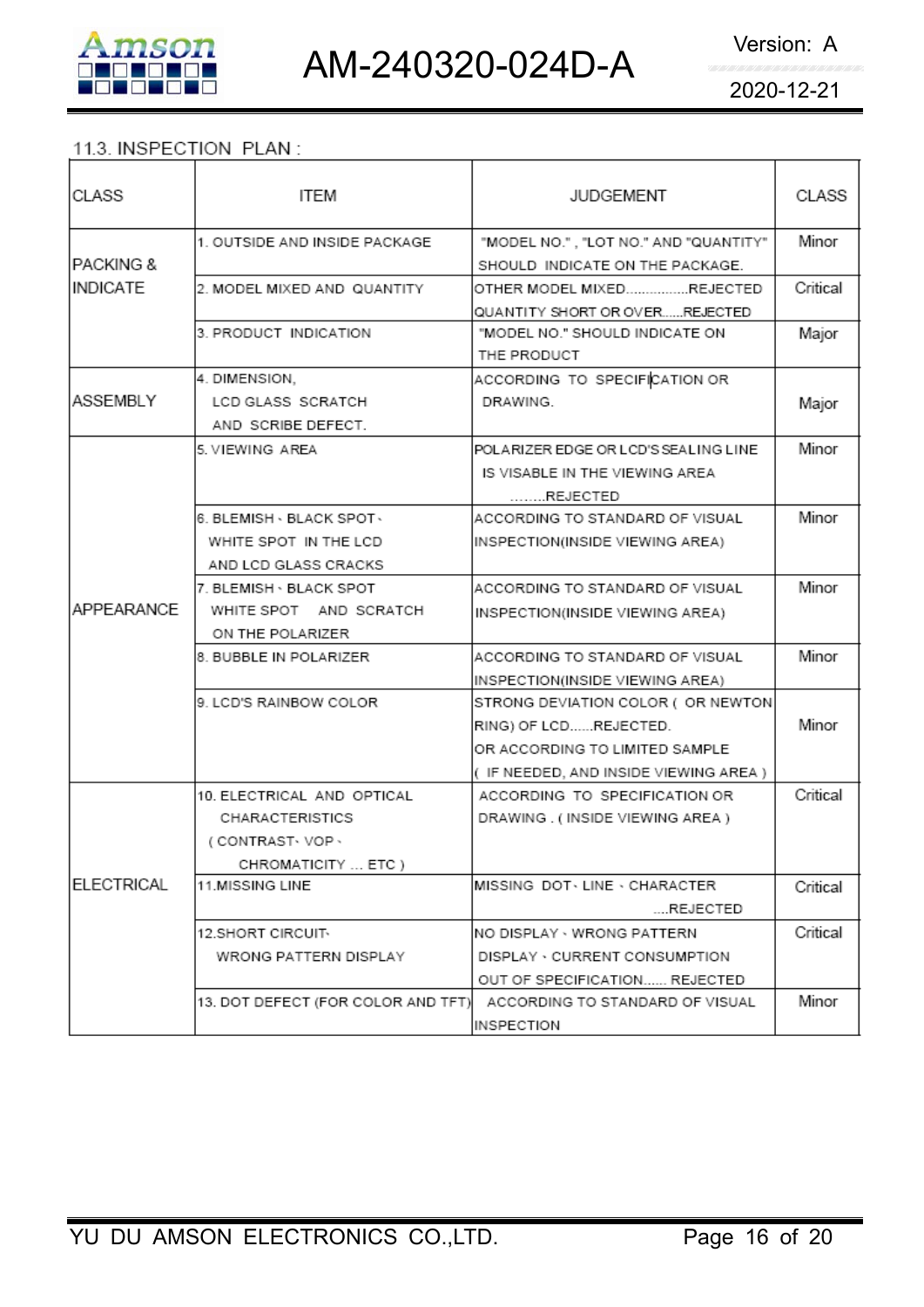

### 11.4. STANDARD OF VISUAL INSPECTION

| NO.    | <b>CLASS</b> | <b>ITEM</b>                                                                                                           | <b>JUDGEMENT</b>                                                                                                   |  |  |  |
|--------|--------------|-----------------------------------------------------------------------------------------------------------------------|--------------------------------------------------------------------------------------------------------------------|--|--|--|
|        |              |                                                                                                                       | (A) ROUND TYPE:<br>unit : mm.                                                                                      |  |  |  |
|        |              |                                                                                                                       | DIAMETER (mm.)<br>ACCEPTABLE Q'TY                                                                                  |  |  |  |
|        |              | <b>BLACK AND WHITE SPOT</b><br><b>FOREIGN MATERIEL</b><br><b>DUST IN THE CELL</b><br><b>BLEMISH</b><br><b>SCRATCH</b> | Φ<br>$\leq$ 0.1<br><b>DISREGARD</b>                                                                                |  |  |  |
|        |              |                                                                                                                       | Ф<br>0.1 <<br>$\leq 0.25$<br>3 (Distance>5mm)                                                                      |  |  |  |
|        |              |                                                                                                                       | $0.25 < \Phi$<br>0                                                                                                 |  |  |  |
| 11.4.1 | MINOR I      |                                                                                                                       | NOTE: $\Phi$ = (LENGTH+WIDTH)/2                                                                                    |  |  |  |
|        |              |                                                                                                                       | (B) LINEAR TYPE:<br>unit : mm.                                                                                     |  |  |  |
|        |              |                                                                                                                       | ACCEPTABLE Q'TY<br>LENGTH<br><b>WIDTH</b>                                                                          |  |  |  |
|        |              |                                                                                                                       | W<br>$\leq$ 0.03<br><b>DISREGARD</b>                                                                               |  |  |  |
|        |              |                                                                                                                       | $L \le 5.0$ 0.03 <<br>$\leq 0.07$<br>W<br>3 (Distance>5mm)                                                         |  |  |  |
|        |              |                                                                                                                       | 0.07 <<br>W<br>FOLLOW ROUND TYPE<br>-----                                                                          |  |  |  |
|        |              |                                                                                                                       |                                                                                                                    |  |  |  |
|        |              |                                                                                                                       | unit : mm.                                                                                                         |  |  |  |
|        |              | <b>BUBBLE IN POLARIZER</b><br><b>DENT ON POLARIZER</b>                                                                | <b>DIAMETER</b><br>ACCEPTABLE Q'TY                                                                                 |  |  |  |
|        | 11.4.2 MINOR |                                                                                                                       | $\leq$ 0.2<br><b>DISREGARD</b><br>Φ                                                                                |  |  |  |
|        |              |                                                                                                                       | 0.2 <<br>$\leq 0.5$<br>Φ<br>2 (Distance>5mm)                                                                       |  |  |  |
|        |              |                                                                                                                       | 0.5 <<br>Ф<br>0                                                                                                    |  |  |  |
|        |              |                                                                                                                       |                                                                                                                    |  |  |  |
|        |              |                                                                                                                       |                                                                                                                    |  |  |  |
|        |              | Dot Defect                                                                                                            | Items<br>ACC. Q'TY                                                                                                 |  |  |  |
|        |              |                                                                                                                       | Bright dot<br>$N \leq 4$                                                                                           |  |  |  |
|        |              |                                                                                                                       | Dark dot<br>$N \leq 4$                                                                                             |  |  |  |
|        |              |                                                                                                                       |                                                                                                                    |  |  |  |
|        |              |                                                                                                                       | Pixel Define :<br>Pixel                                                                                            |  |  |  |
|        |              |                                                                                                                       |                                                                                                                    |  |  |  |
|        |              |                                                                                                                       | B                                                                                                                  |  |  |  |
|        |              |                                                                                                                       | ä                                                                                                                  |  |  |  |
|        | 11.4.3 MINOR |                                                                                                                       | $\leftrightarrow$ Dot $\rightarrow$ $\leftrightarrow$ Dot $\rightarrow$ $\leftrightarrow$ Dot $\rightarrow$        |  |  |  |
|        |              |                                                                                                                       |                                                                                                                    |  |  |  |
|        |              | Note 1: The definition of dot: The size of a defective dot over                                                       |                                                                                                                    |  |  |  |
|        |              | 1/2 of whole dot is regarded as one defective dot.                                                                    |                                                                                                                    |  |  |  |
|        |              | Note 2: Bright dot: Dots appear bright and unchanged in size                                                          |                                                                                                                    |  |  |  |
|        |              |                                                                                                                       | in which LCD panel is displaying under black pattern.                                                              |  |  |  |
|        |              |                                                                                                                       | Note 3: Dark dot: Dots appear dark and unchanged in size in<br>which LCD panel is displaying under pure red, green |  |  |  |
|        |              |                                                                                                                       | , blue pattern.                                                                                                    |  |  |  |
|        |              |                                                                                                                       |                                                                                                                    |  |  |  |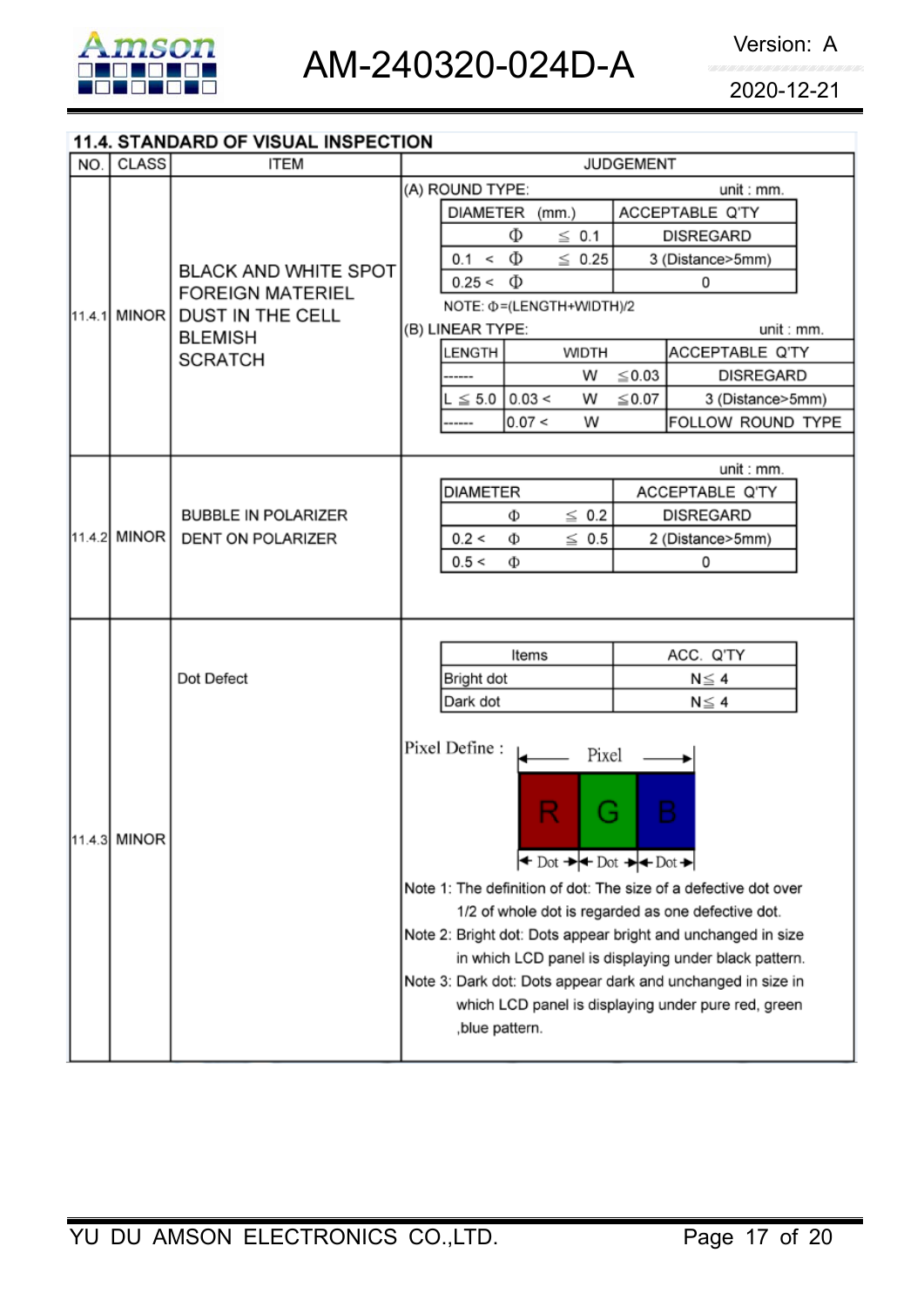

AM-240320-024D-A Version: A

2020-12-21

| NO.     | <b>CLASS</b> | <b>ITEM</b>                                                       | <b>JUDGEMENT</b>                                                                 |                                                                  |
|---------|--------------|-------------------------------------------------------------------|----------------------------------------------------------------------------------|------------------------------------------------------------------|
| 11.4.4  | <b>MINOR</b> | <b>LCD GLASS</b><br><b>CHIPPING</b>                               | $X^{\sim}$                                                                       | Y > S<br>Reject                                                  |
| 11.4.5  | <b>MINOR</b> | <b>LCD GLASS</b><br><b>CHIPPING</b>                               | S×                                                                               | $X$ or $Y > S$<br>Reject                                         |
| 11.4.6  | MAJOR        | <b>LCD GLASS</b><br><b>GLASS CRACK</b>                            | $\widetilde{\mathbb{Y}}$                                                         | Y > (1/2) T<br>Reject                                            |
| 11.4.7  | MAJOR        | <b>LCD GLASS</b><br>SCRIBE DEFECT                                 | $\Lambda_{\overline{\uparrow} \, \overline{\mid \neg a \rightarrow \mid}}$<br>÷Β | 1. a> L/3, A>1.5mm.<br>Reject<br>2. B: ACCORDING<br>TO DIMENSION |
| 11.4.8  | <b>MINOR</b> | <b>LCD GLASS</b><br><b>CHIPPING</b><br>( ON THE TERMINAL<br>AREA) |                                                                                  | $\Phi = (x+y)/2 > 2.5$ mm<br>Reject                              |
| 11.4.9  | <b>MINOR</b> | LCD GLASS<br><b>CHIPPING</b><br>( ON THE TERMINAL<br>SURFACE)     | Z                                                                                | Y > (1/3) T<br>Reject                                            |
| 11.4.10 | <b>MINOR</b> | LCD GLASS<br>CHIPPING                                             | $X \rightarrow$<br>Z                                                             | Y > T<br>Reject                                                  |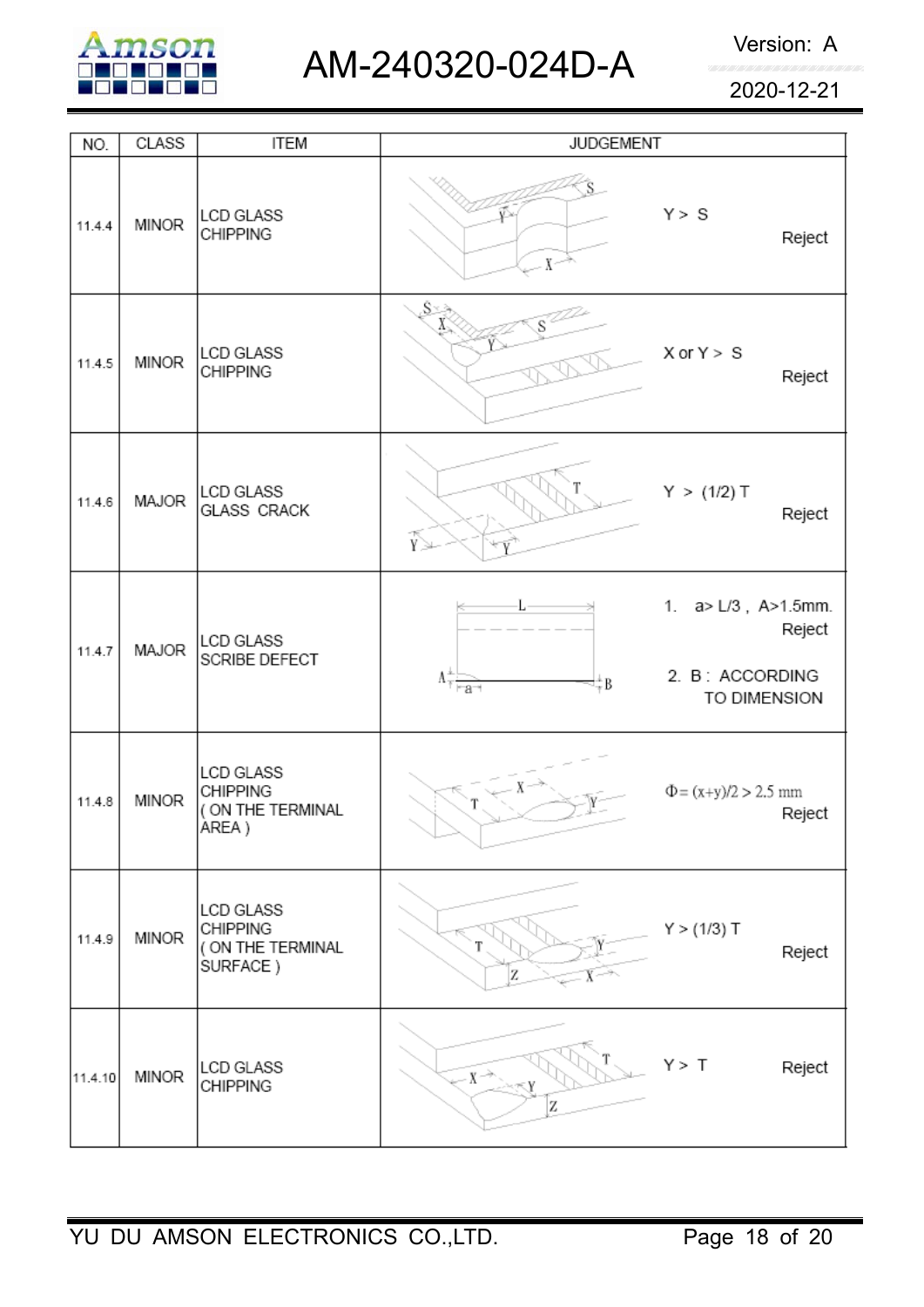### **12. Handling Precautions**

### **12.1 Mounting method**

The LCD panel of AMSON TFT module consists of two thin glass plates with polarizes which easily be damaged. And since the module in so constructed as to be fixed by utilizing fitting holes in the printed circuit board.

Extreme care should be needed when handling the LCD modules.

### **12.2 Caution of LCD handling and cleaning**

When cleaning the display surface, Use soft cloth with solvent

[Recommended below] and wipe lightly

- Isopropyl alcohol
- $\bullet$  Ethyl alcohol

 Do not wipe the display surface with dry or hard materials that will damage the polarizer surface.

Do not use the following solvent:

- Water
- Aromatics

 Do not wipe ITO pad area with the dry or hard materials that will damage the ITO patterns Do not use the following solvent on the pad or prevent it from being contaminated:

- Soldering flux
- $\bullet$  Chlorine (CI), Sulfur (S)

If goods were sent without being silicon coated on the pad, ITO patterns could be damaged due to the corrosion as time goes on.

If ITO corrosion happen by miss-handling or using some materials such as Chlorine (CI), Sulfur (S) from customer, Responsibility is on customer.

### **12.3 Caution against static charge**

The LCD module use C-MOS LSI drivers, so we recommended that you:

Connect any unused input terminal to POWER or GROUND, do not input any signals before power is turned on, and ground your body, work/assembly areas, and assembly equipment to protect against static electricity.

### **12.4 packing**

- $\bullet$  Module employs LCD elements and must be treated as such.
- Avoid intense shock and falls from a height.
- $\bullet$  To prevent modules from degradation, do not operate or store them exposed direct to sunshine or high temperature/humidity

### **12.5 Caution for operation**

- It is an indispensable condition to drive LCD's within the specified voltage limit since the higher voltage then the limit cause the shorter LCD life.
- An electrochemical reaction due to direct current causes LCD's undesirable deterioration, so that the use of direct current drive should be avoided.
- Response time will be extremely delayed at lower temperature then the operating temperature range and on the other hand at higher temperature LCD's how dark color in them. However those phenomena do not mean malfunction or out of order with LCD's, which will come back in the specified operation temperature.
- $\bullet$  If the display area is pushed hard during operation, some font will be abnormally displayed but it resumes normal condition after turning off once.
- Slight dew depositing on terminals is a cause for electro-chemical reaction resulting in terminal open circuit.

Usage under the maximum operating temperature, 50%Rh or less is required.